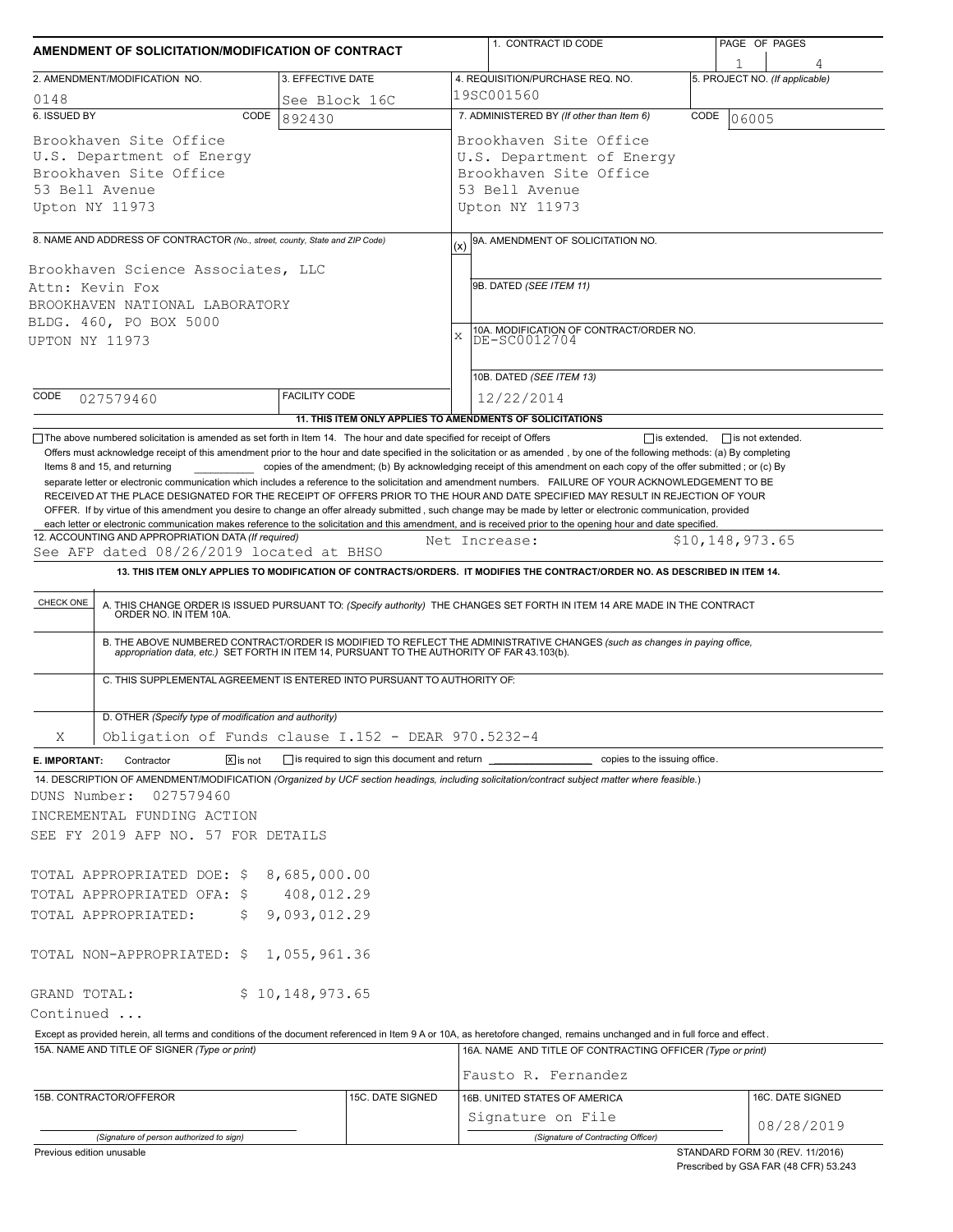**CONTINUATION SHEET** DE-SC0012704/0148 2 4 REFERENCE NO. OF DOCUMENT BEING CONTINUED **Example 2008** PAGE OF

NAME OF OFFEROR OR CONTRACTOR

Brookhaven Science Associates, LLC

| ITEM NO.<br>(A) | SUPPLIES/SERVICES<br>(B)                                                                   | QUANTITY UNIT<br>(C) | (D) | <b>UNIT PRICE</b><br>(E) | <b>AMOUNT</b><br>(F) |
|-----------------|--------------------------------------------------------------------------------------------|----------------------|-----|--------------------------|----------------------|
|                 |                                                                                            |                      |     |                          |                      |
|                 | PREVIOUS CONTRACT AMOUNT: \$3,148,630,798.83<br>NEW CONTRACT AMOUNT:<br>\$3,158,779,772.48 |                      |     |                          |                      |
|                 | INFORMATION LISTED BELOW IS AUTO-GENERATED                                                 |                      |     |                          |                      |
|                 | CONTENT BY STRIPES:                                                                        |                      |     |                          |                      |
|                 | LIST OF CHANGES:                                                                           |                      |     |                          |                      |
|                 | Reason for Modification : Funding Only Action                                              |                      |     |                          |                      |
|                 | Total Amount for this Modification: \$10,148,973.65                                        |                      |     |                          |                      |
|                 | New Total Amount for this Version:                                                         |                      |     |                          |                      |
|                 | \$3,158,779,772.48<br>New Total Amount for this Award: \$3,158,779,772.48                  |                      |     |                          |                      |
|                 | Obligated Amount for this Modification:                                                    |                      |     |                          |                      |
|                 | \$10,148,973.65                                                                            |                      |     |                          |                      |
|                 | New Total Obligated Amount for this Award:                                                 |                      |     |                          |                      |
|                 | \$3,158,779,772.48                                                                         |                      |     |                          |                      |
|                 | CHANGES FOR LINE ITEM NUMBER: 1                                                            |                      |     |                          |                      |
|                 | Total Amount changed                                                                       |                      |     |                          |                      |
|                 | from \$3,148,630,798.83 to \$3,158,779,772.48                                              |                      |     |                          |                      |
|                 | Obligated Amount for this modification:                                                    |                      |     |                          |                      |
|                 | \$10,148,973.65                                                                            |                      |     |                          |                      |
|                 | CHANGES FOR DELIVERY LOCATION: 06005                                                       |                      |     |                          |                      |
|                 | Amount changed from \$3,148,630,798.83 to                                                  |                      |     |                          |                      |
|                 | \$3,158,779,772.48                                                                         |                      |     |                          |                      |
|                 | NEW ACCOUNTING CODE ADDED:                                                                 |                      |     |                          |                      |
|                 | Account code:                                                                              |                      |     |                          |                      |
|                 | See AFP dated 08-26-2019 located at BHSO                                                   |                      |     |                          |                      |
|                 | Fund 00000                                                                                 |                      |     |                          |                      |
|                 | Appr Year 0000                                                                             |                      |     |                          |                      |
|                 | Allottee 00<br>Reporting Entity 000000                                                     |                      |     |                          |                      |
|                 | Object Class 00000                                                                         |                      |     |                          |                      |
|                 | Program 0000000                                                                            |                      |     |                          |                      |
|                 | Project 0000000                                                                            |                      |     |                          |                      |
|                 | WFO 0000000                                                                                |                      |     |                          |                      |
|                 | Local Use 0000000                                                                          |                      |     |                          |                      |
|                 | Quantity: 0                                                                                |                      |     |                          |                      |
|                 | Amount: \$408,012.29                                                                       |                      |     |                          |                      |
|                 | Percent: .01292                                                                            |                      |     |                          |                      |
|                 | Subject To Funding: N<br>Payment Address:                                                  |                      |     |                          |                      |
|                 | Payment - Direct Payment                                                                   |                      |     |                          |                      |
|                 | from U.S. Dept of Treasury                                                                 |                      |     |                          |                      |
|                 |                                                                                            |                      |     |                          |                      |
|                 | NEW ACCOUNTING CODE ADDED:                                                                 |                      |     |                          |                      |
|                 | Account code:                                                                              |                      |     |                          |                      |
|                 | Continued                                                                                  |                      |     |                          |                      |
|                 |                                                                                            |                      |     |                          |                      |
|                 |                                                                                            |                      |     |                          |                      |
|                 |                                                                                            |                      |     |                          |                      |
|                 |                                                                                            |                      |     |                          |                      |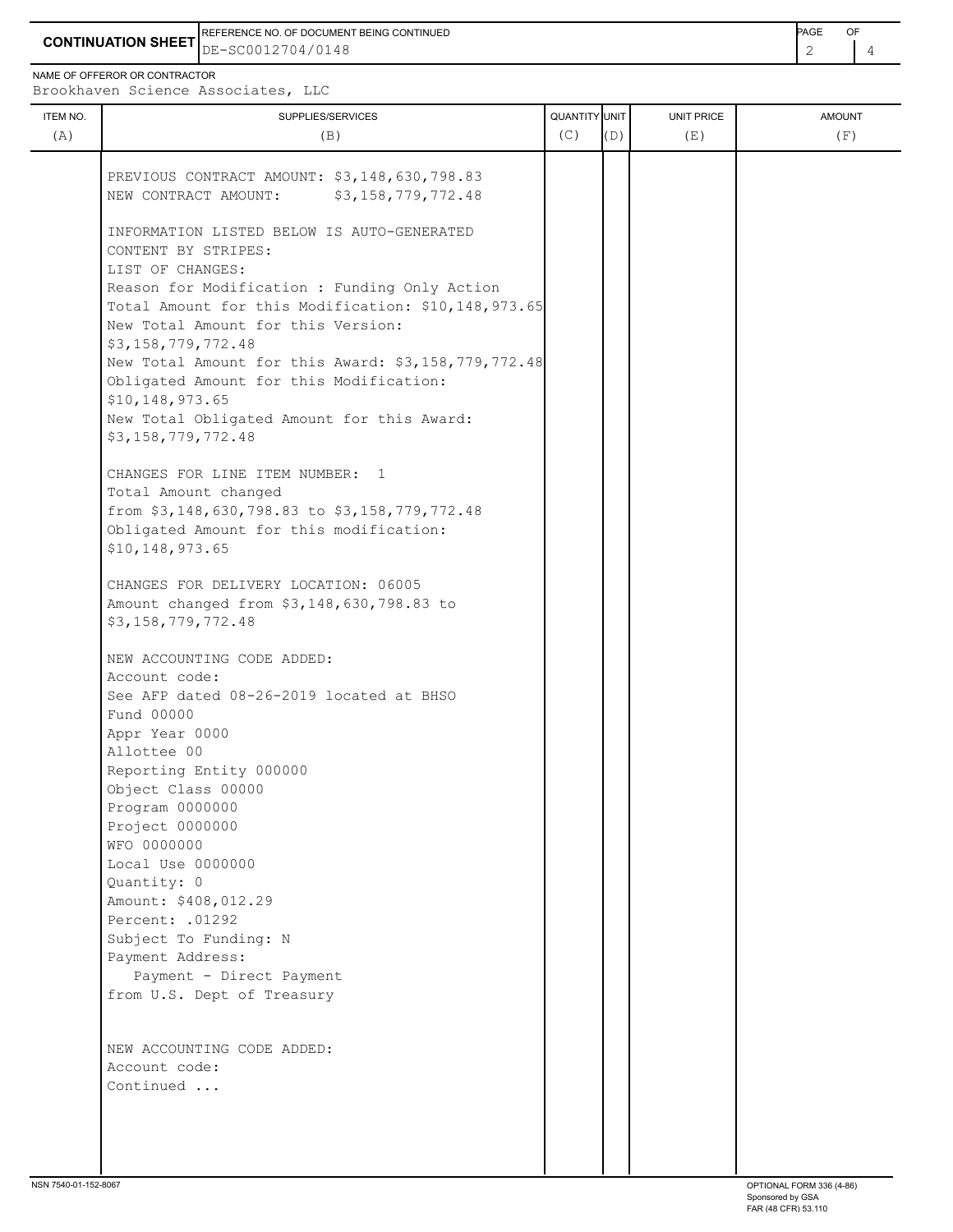**CONTINUATION SHEET** DE-SC0012704/0148 **And the set of the set of the set of the set of the set of the set of the set of the set of the set of the set of the set of the set of the set of the set of the set of the set of th** REFERENCE NO. OF DOCUMENT BEING CONTINUED **A CONTINUED PAGE OF PAGE OF PAGE OF PAGE** 

NAME OF OFFEROR OR CONTRACTOR

ITEM NO. ┃ SUPPLIES/SERVICES UNIT PRICE AMOUNT Brookhaven Science Associates, LLC (A)  $(B)$  (B)  $(C)$   $(D)$  (E)  $(E)$  (F) See AFP dated 08-26-2019 located at BHSO [Non-Appropriated] Fund 00000 Appr Year 0000 Allottee 00 Reporting Entity 000000 Object Class 00000 Program 0000000 Project 0000000 WFO 0000000 Local Use 0000000 Quantity: 0 Amount: \$1,055,961.36 Percent: .03343 Subject To Funding: N Payment Address: Payment - Direct Payment from U.S. Dept of Treasury NEW ACCOUNTING CODE ADDED: Account code: See AFP dated 08-26-2019 located at BHSO [Appropriated] Fund 00000 Appr Year 0000 Allottee 00 Reporting Entity 000000 Object Class 00000 Program 0000000 Project 0000000 WFO 0000000 Local Use 0000000 Quantity: 0 Amount: \$8,685,000.00 Percent: .27495 Subject To Funding: N Payment Address: Payment - Direct Payment from U.S. Dept of Treasury Payment: Payment - Direct Payment from U.S. Dept of Treasury FOB: Destination Period of Performance: 01/05/2015 to 01/04/2020 Change Item 00001 to read as follows(amount shown is the total amount): 00001 Management & Operating Contract for the Continued ...